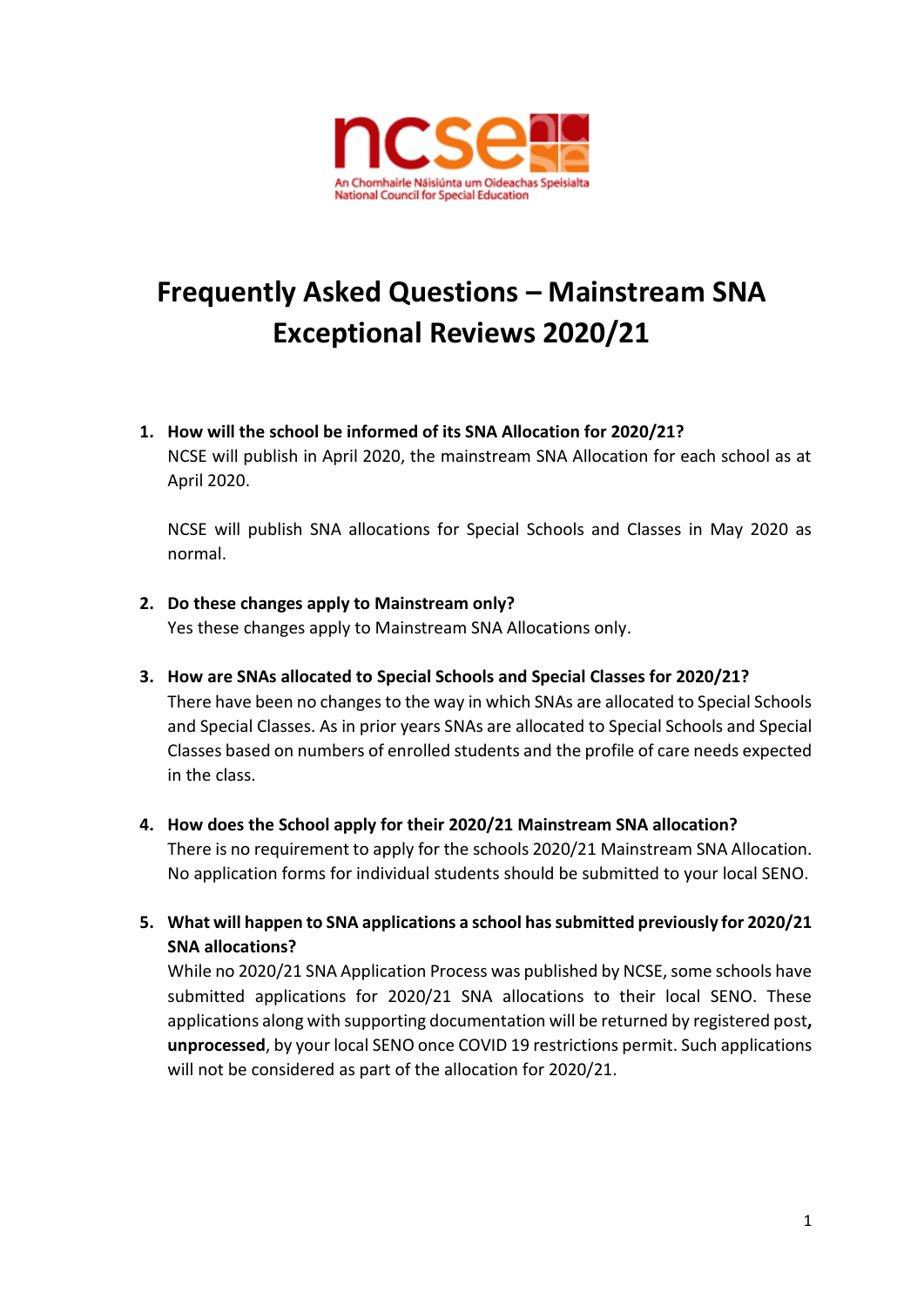**6. What will happen to SNA applications my school submitted previously for critical cases in 2019/20?**

All applications received up to and including 3 April 2020 for critical cases in 2019/20 will be processed and NCSE will advise schools of the outcome of these applications as soon as possible.

### **7. What does a school do if they have no SNAs currently?**

If a school currently has no SNAs and there are students enrolled for 2020/21 with primary care needs that require the support of an SNA, the school should apply for an Exceptional Review. Applications for exceptional reviews from schools with no SNAs currently will be prioritised.

#### **8. Has the role or duties of the SNA changed?**

The role of the SNA to support the care needs of students in mainstream classes remains unchanged.

#### **9. Has the definition of primary and secondary care needs changed?**

There have been no changes to the definition of primary or secondary care needs as set out in DES Circular 30/2014.

## **10. What does a school do if they perceive they have insufficient SNA resources to meet the primary care needs of students?**

Where a school perceives they have insufficient SNA resources they should review current deployment of SNA resources, identifying any capacity created by diminishing care needs or leavers; any other support such as environmental supports (e.g physical school building, technological adaptions to classrooms) that can address primary care needs and reprioritise deployment of resourcesto ensure the greatest level of support is provided to students with the greatest level of need.

Where the school still perceives they have insufficient SNA resources they should apply to NCSE for an Exceptional Review.

## **11. How does a school apply for an Exceptional Review**

The school should complete the [NCSE application form](https://ncse.ie/wp-content/uploads/2020/04/Application-for-Schools-Seeking-SNA-Exceptional-Review-2020.docx) and submit by email, along with any relevant supporting documentation to [exceptionalreviewSNA@nsce.ie](mailto:exceptionalreviewSNA@nsce.ie)

Alternatively, Schools can post applications to NCSE, 1-2 Mill Street, Trim, County Meath. C15 P2KC. Schools should be aware there may be delays in receiving post due to COVID 19 restrictions.

# **12. What should a school do if documentation supporting an Exceptional Review cannot be submitted to NCSE due to COVID 19 restrictions**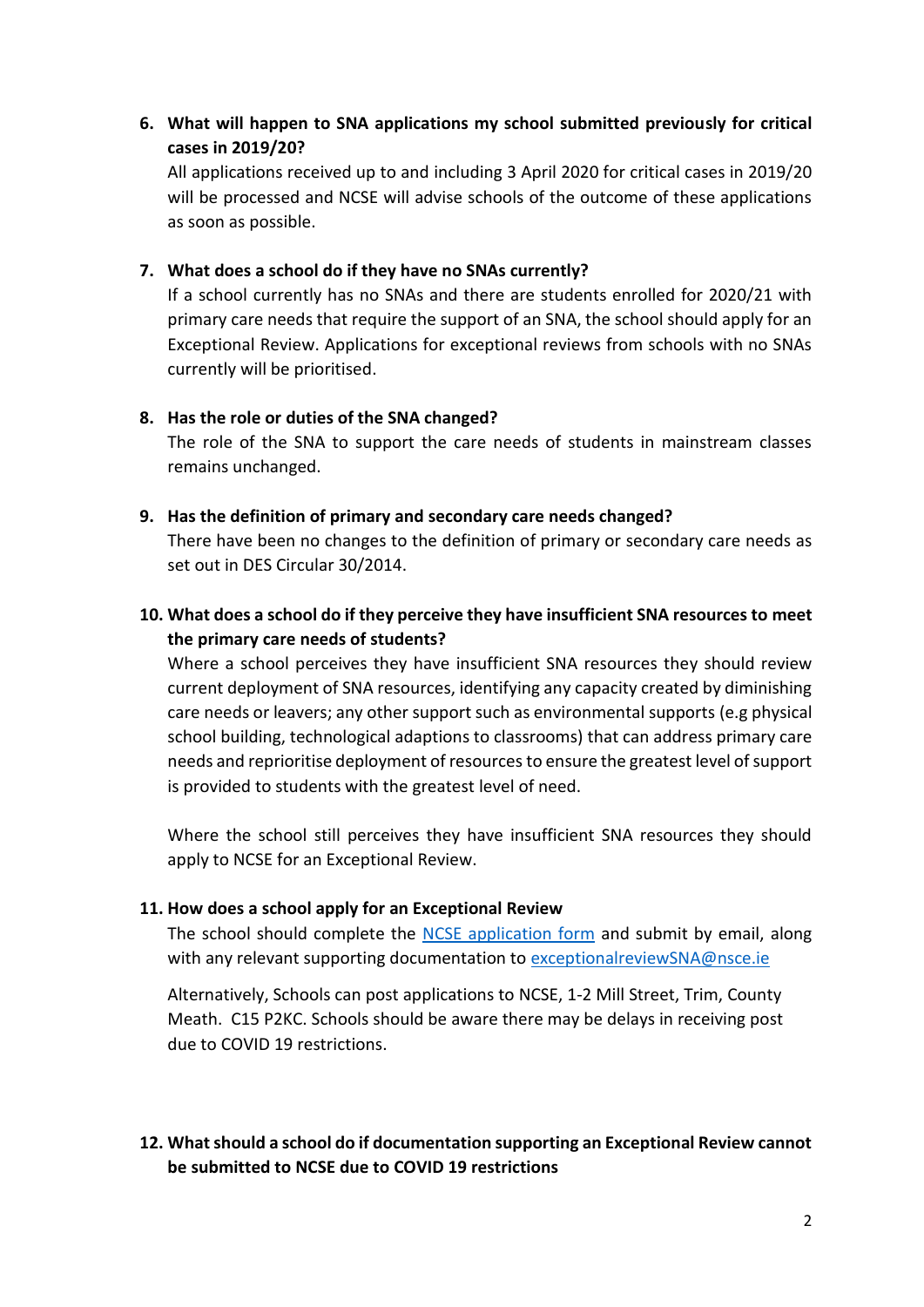NCSE acknowledges that due to COVID 19 restrictions a school principal may not be able to submit documentation supporting the identification of new or emerging primary care needs within the school. The application should include a reference to any supporting documentation and NCSE will undertake school visits in 2020/21 to review such documentation and ensure it is as outlined in any application for an exceptional review.

Any application for an Exceptional Review that is not accompanied by SNA timetables for 2019/20, and SET timetables for 2019/20 will not be processed and will be returned to schools as incomplete.

## **13. What should a school do, where due to COVID 19 Restrictions there are challenges in getting written Parental Consent?**

NCSE acknowledges that due to COVID 19 restrictions a school principal may not be able to obtain Parent/Guardian signatures consenting to providing information to NCSE for the purposes of applying for SNA supports. In such circumstances, the principal should obtain consent by alternative means such as email or verbally (recorded by way of file note by Principal). As part of this, principals should inform the Parent/Guardian that their telephone contact details will be provided to the NCSE in order that the SENO can follow up to confirm consent.

Ultimately, it remains the responsibility of the school principal to ensure appropriate Parental Consent has been obtained prior to sharing any personal data with NCSE.

#### **14. When will a school be advised of the outcome of an Exceptional Review?**

Schools will be advised, in writing, as soon as possible of the outcome of exceptional reviews. NCSE will prioritise applications from rapidly developing schools and schools who currently have no SNAs.

## **15. How does a school appeal the outcome of an Exceptional Review?**

A school can appeal the outcome of an exceptional review as set out at [https://ncse.ie/wp-content/uploads/2020/04/GuidanceSchoolAppealing-](https://ncse.ie/wp-content/uploads/2020/04/GuidanceSchoolAppealing-Exceptional-Review-outcome.docx)[Exceptional-Review-outcome.docx](https://ncse.ie/wp-content/uploads/2020/04/GuidanceSchoolAppealing-Exceptional-Review-outcome.docx)

#### **16. Who is responsible for allocating SNA access to individual students?**

The decision to provide SNA access to a student rests with the school. The SENO is not involved in the allocation of SNA access to individual students.

## **17. What should parents do if they are not satisfied with the level of SNA support their child receives?**

It is a matter for schools to allocate SNA support as required, through identifying and monitoring the care needs of students in the school which allow schools flexibility in how the SNA support is utilised. In instances where a parent is not satisfied with the level of SNA support their child has been allocated by the school, they should discuss